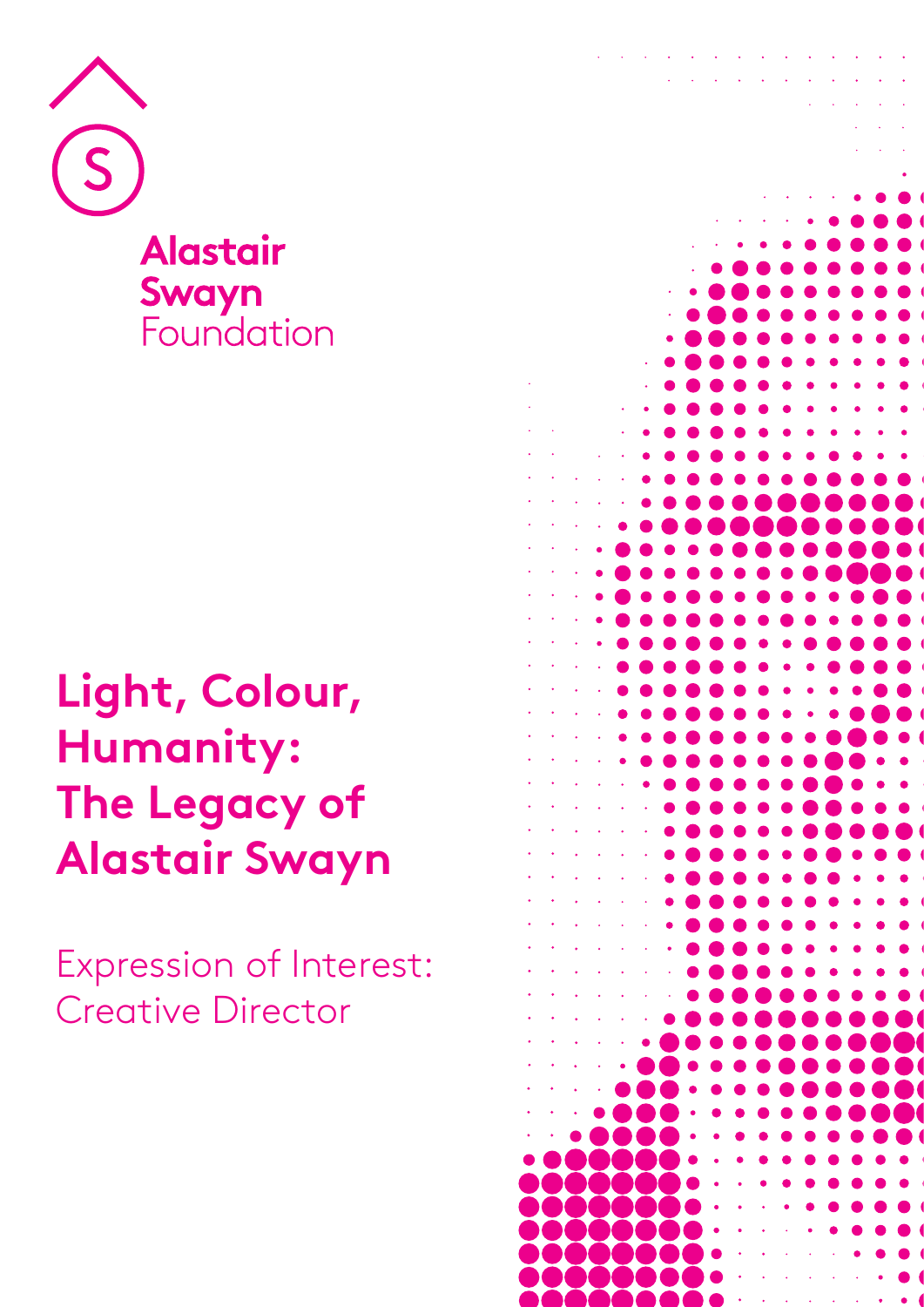# **CREATIVE DIRECTOR - INVITATION TO EXPRESS INTEREST**

THE SWAYN GALLERY OF AUSTRALIAN DESIGN is pleased to invite Expressions of Interest for the CREATIVE DIRECTOR for the inaugural showcase LIGHT COLOUR AND HUMANITY: THE LEGACY OF ALASTAIR SWAYN.

# **THE SWAYN GALLERY OF AUSTRALIAN DESIGN LIMITED (The SWAYN)**

## **The SWAYN is established for the public charitable object of advancing culture and cultural education by:**

- Exploring, presenting and promoting Australian design and its influences
- Showcasing Australian leadership in design
- Building public awareness and appreciation of the value of design
- Stimulating and fostering research, design education and the exchange of ideas about desian
- Building international design exhibition connections
- Complementing and extending the portfolio of national exhibitions in Australia and overseas
- Promoting, supporting and advising on the collection, conservation and display of design records.

#### **[ALASTAIR SWAYN THE MAN](https://alastairswaynfoundation.org/about/)**

Alastair Swayn AO was an inspired and talented Canberra architect who was dedicated to furthering the direction and impact of architecture and design across Australian. He displayed great vision, a focus on the needs of his clients and a flair for colour. He was passionate about design, enjoyed all things maritime, was stylish in his attire, a wonderful host to his diverse group of friends and a keen traveller of the world.

Through his long and esteemed career, he was founding partner of the multi-award winning architectural practice Daryl Jackson Alastair Swayn, the inaugural ACT Government Architect, and a Professorial Fellow of the University of Canberra.

Above all Alastair Swayn was a generous person who committed himself to design and education in the interest of social prosperity and culture.

In April 2015 Alastair was diagnosed with a brain tumour. He approached this challenge with courage, grace and dignity and determined to treat this chapter of his life as a project, one that included the establishment of the Alastair Swayn Foundation (the Foundation).

The Foundation has a special relationship with The Swayn in recognition of Alastair's founding sponsorship and later Board membership of the Gallery of Australian Design. The Foundation also advances architecture and design culture by providing grants to support research, education and exhibition.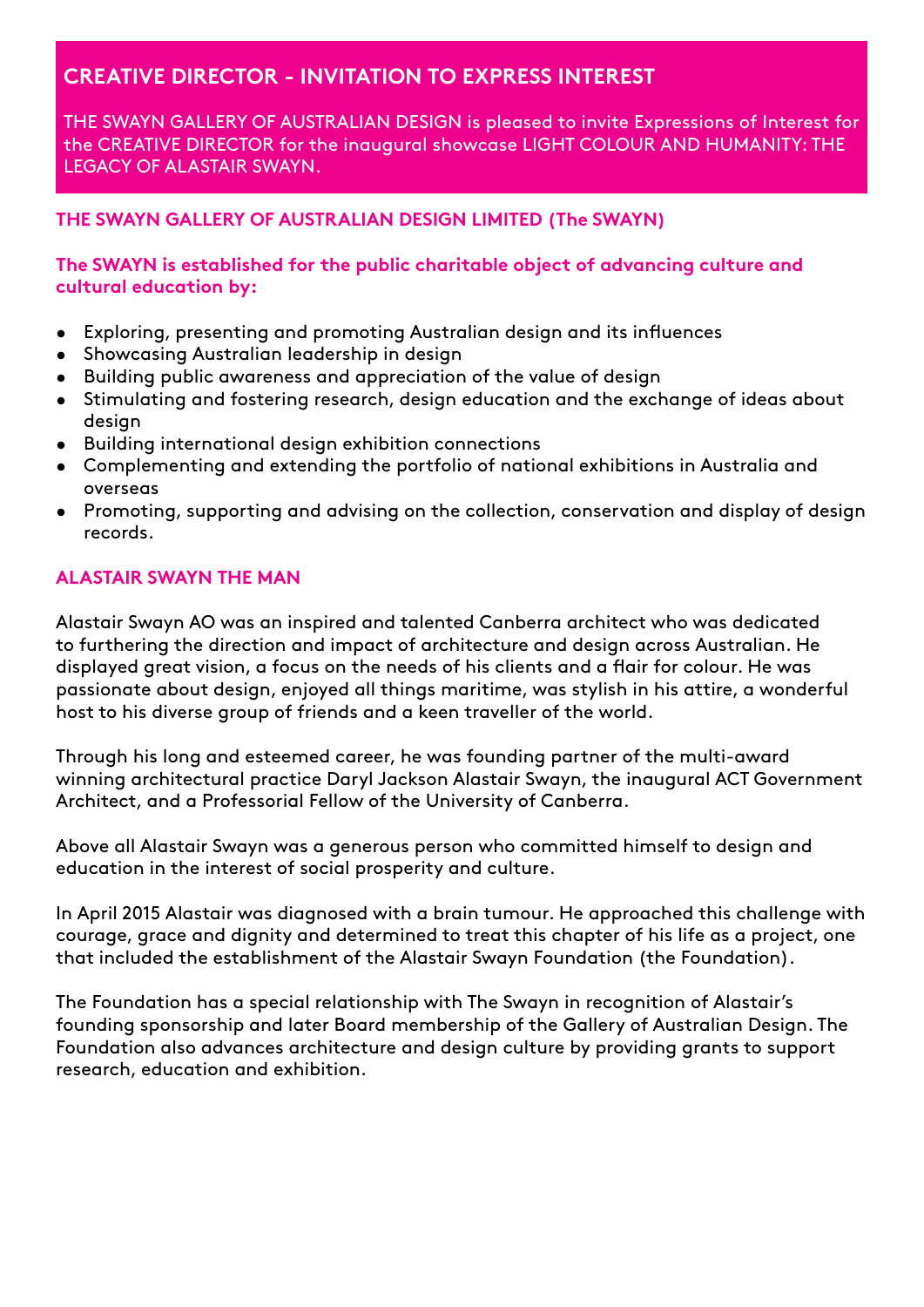# **LIGHT COLOUR AND HUMANITY: THE LEGACY OF ALASTAIR SWAYN**

The inaugural 2023 Legacy showcase:

- Will kick-start a tradition of legacy for Alastair Swayn the man his interests, achievements and aspirations for The Swayn as evidenced in the company objects
- May take many forms or scales (e.g. exhibition, events, discourse, installations)
- Will be inventive, evocative and stimulating
- Will engage a broad audience
- Will attract wide media interest
- Must have a physical presence in Canberra
- Will incorporate virtual outreach opportunities.

The showcase is programmed to coincide with the **2023 [Enlighten Canberra](https://enlightencanberra.com/)** art and cultural festival scheduled for March 2023, dates to be announced late 2022.

# **THE CREATIVE DIRECTOR**

The Creative Director will be a person who has a deep interest in design – be that architecture, landscape architecture, fashion, graphics, digital or industrial design – is imaginative and resourceful and enjoys collaborative engagement.

The Creative Director will manage the project from concept to delivery and be responsible for all things associated with the successful outcome of the showcase.

The Creative Director will be responsible for the work of the nominated team members.

#### **EOI SUBMISSION REQUIREMENTS**

The EOI submission shall be presented as maximum five (5) page PDF (portrait or landscape with a minimum 11 point font text size) and will include:

- A maximum two (2) page summary of the CREATIVE CONCEPT for the Legacy showcase
- The CREATIVE DIRECTOR's name; relevant qualifications; address; and contact details (email and telephone)
- The nominated DESIGN TEAM member/s and their relevant qualifications/experience
- A preliminary estimate of the CAPITAL BUDGET for delivery of the creative concept
- Evidence of relevant work to demonstrate you and your teams' capability to develop the concept and manage its delivery and installation within agreed budget and program parameters.

The EOI shall be submitted via **[theswayn.com.au](https://theswayn.com.au/expression-of-interest-creative-director/).**

# **THE EOI CLOSES AT 11:59pm (AEST) 4th August 2022.**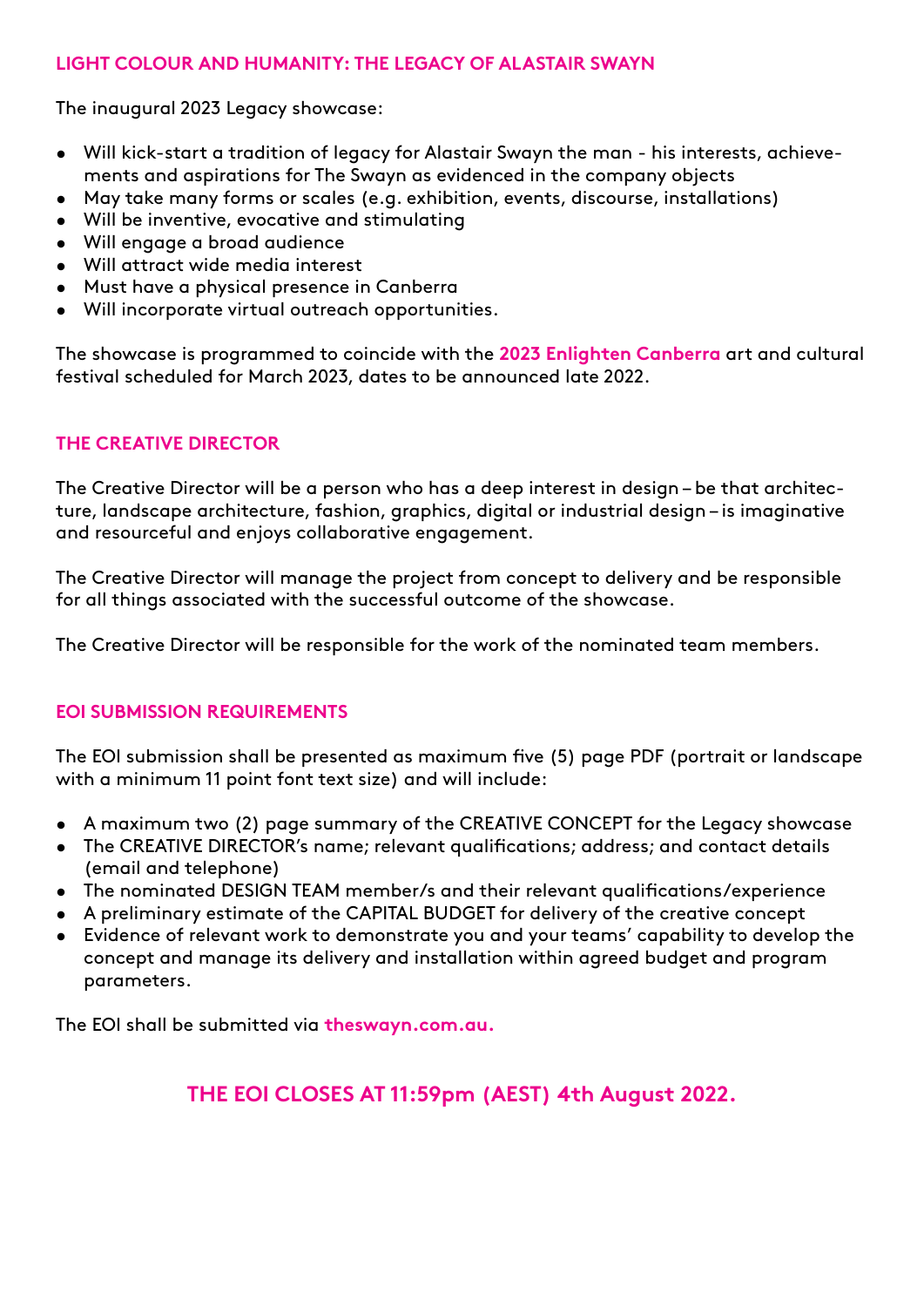#### **THE SELECTION INTERVIEW**

- Up to four (4) EOI applicants MAY be selected for interview by the Selection Panel.
- Interviewees will be required to provide details for TWO REFEREES familiar with their work • Interviews will be conducted over 45 mins and be virtual
- At interview you will have the opportunity to present your proposal (maximum 10 minute) and engage with the Panel regarding your proposal.

The Selection Panel reserves the right not to conduct interviews subject to the outcome of the EOI.

# **CREATIVE DIRECTOR FEE**

An honorarium of \$30,000 (ex GST) is available for this consultancy (from concept to delivery).

The Creative Director will be solely responsible for deciding how they will share the honorarium with their team members.

This honorarium is separate to capital funds for the project.

# **GOVERNANCE**

The Client for this project is The Swayn.

The Creative Director will represent the design team and be the primary point of contact for The Swayn.

All liaison between the Creative Director will be with the CEO of The Swayn.

The Swayn is responsible for status reports to the Foundation.

The Creative Director may also be asked to make occasional presentations to the Boards of The Swayn and of the Foundation or attend media spots.

#### **FINANCIAL**

This project is funded through an Alastair Swayn Foundation Board initiated grant to The Swayn.

The Creative Director will be paid 50% of the fee on commission and the remainder at the start date for the showcase. Alternative payment schedules may be considered by The Swayn in consultation with the Creative Director.

Capital funds for the showcase (based on an approved budget) will be subject to a payment schedule nominated by the Creative Director, supported by the Swayn and approved by the Foundation.